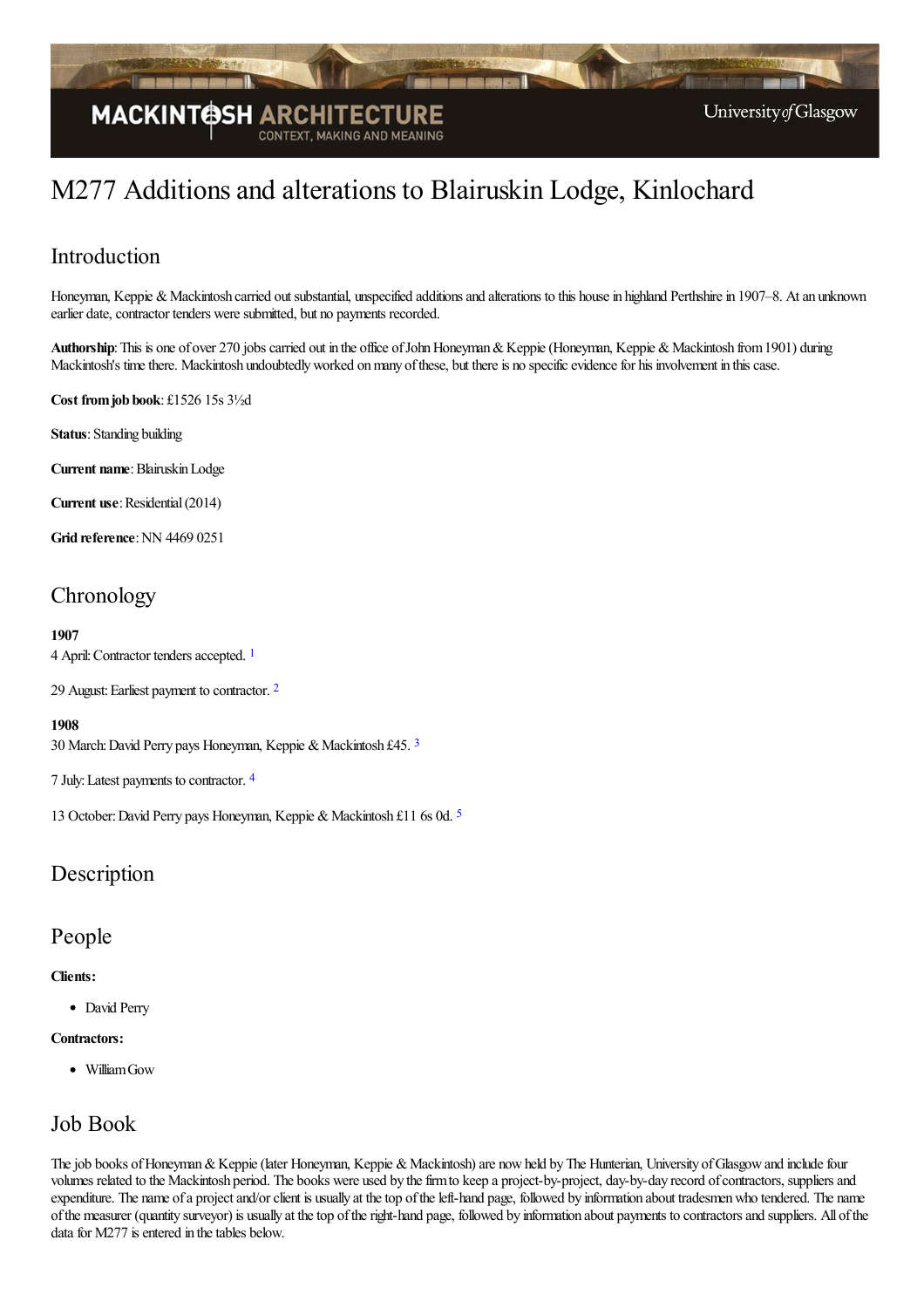Page numbering is not consistent in the job books. Sometimes a single number refers to a double-page spread and sometimes each page is individually numbered. Here, each image of a double-page spread is identified by the number given at the top of the left-hand page. (Images of all of the pages from the four job books can be found at **Browse Job Books**, Visit Book and Cash Book.)

The following information about M277 has been extracted from the job books:



#### **Client**: David Perry

#### **Tenders**:

| <b>Contractor</b>            | <b>Type</b>       | <b>Address</b>                    | Date                          | <b>Value</b>                  | Accepted                      |
|------------------------------|-------------------|-----------------------------------|-------------------------------|-------------------------------|-------------------------------|
| S. Stevenson                 | artificer<br>work | 60 Polmadie Saw Mills             | no data in job<br><b>book</b> | no data in job<br><b>book</b> | no data in job<br><b>book</b> |
| James Grant                  | artificer<br>work | 128 Pitt Street                   | no data in job<br>book        | no data in job<br><b>book</b> | no data in job<br>book        |
| E. C. Morgan $&$<br>Son      | artificer<br>work | 37 Elderslie Street               | no data in job<br><b>book</b> | no data in job<br><b>book</b> | no data in job<br><b>book</b> |
| George Reid                  | artificer<br>work | Catrine                           | no data in job<br><b>book</b> | no data in job<br><b>book</b> | no data in job<br><b>book</b> |
| Daniel McCallum              | artificer<br>work | 140 Bothwell Street               | no data in job<br>book        | no data in job<br><b>book</b> | no data in job<br><b>book</b> |
| J. $\&$ H. White $\&$<br>Son | artificer<br>work | 133 Albert Road.<br>Pollokshields | no data in job<br>book        | no data in job<br><b>book</b> | no data in job<br><b>book</b> |
| W. McCall & Son              | artificer<br>work | 5 Balmano Street                  | no data in job<br>book        | no data in job<br>book        | no data in job<br>book        |
| Matthew Henderson            | artificer<br>work | 4–10 Grant Street                 | no data in job<br>book        | no data in job<br>book        | no data in job<br>book        |

### Phase 2: Additions and alterations, 1907–8



#### **Client**: David Perry

#### **Measurer:** M. Campbell Duff & Sons

#### **Tenders**:

| Contractor          | <b>Type</b> | <b>Address</b>      | Date                | Value        | Accepted              |
|---------------------|-------------|---------------------|---------------------|--------------|-----------------------|
| Mathew Henderson    | mason       | no data in job book | no data in job book | £501 $0s$ 0d | no                    |
| E. C. Morgan & Sons | mason       | no data in job book | no data in job book | £529 4s 0d   | no                    |
| William Gow         | mason       | no data in job book | no data in job book | £398 19s 3d  | yes<br>(4 April 1907) |
| George Reid & Son   | mason       | no data in job book | no data in job book | £348 12s 11d | no                    |
| J. & H. White & Son | mason       | no data in job book | no data in job book | £431 16s 0d  | no                    |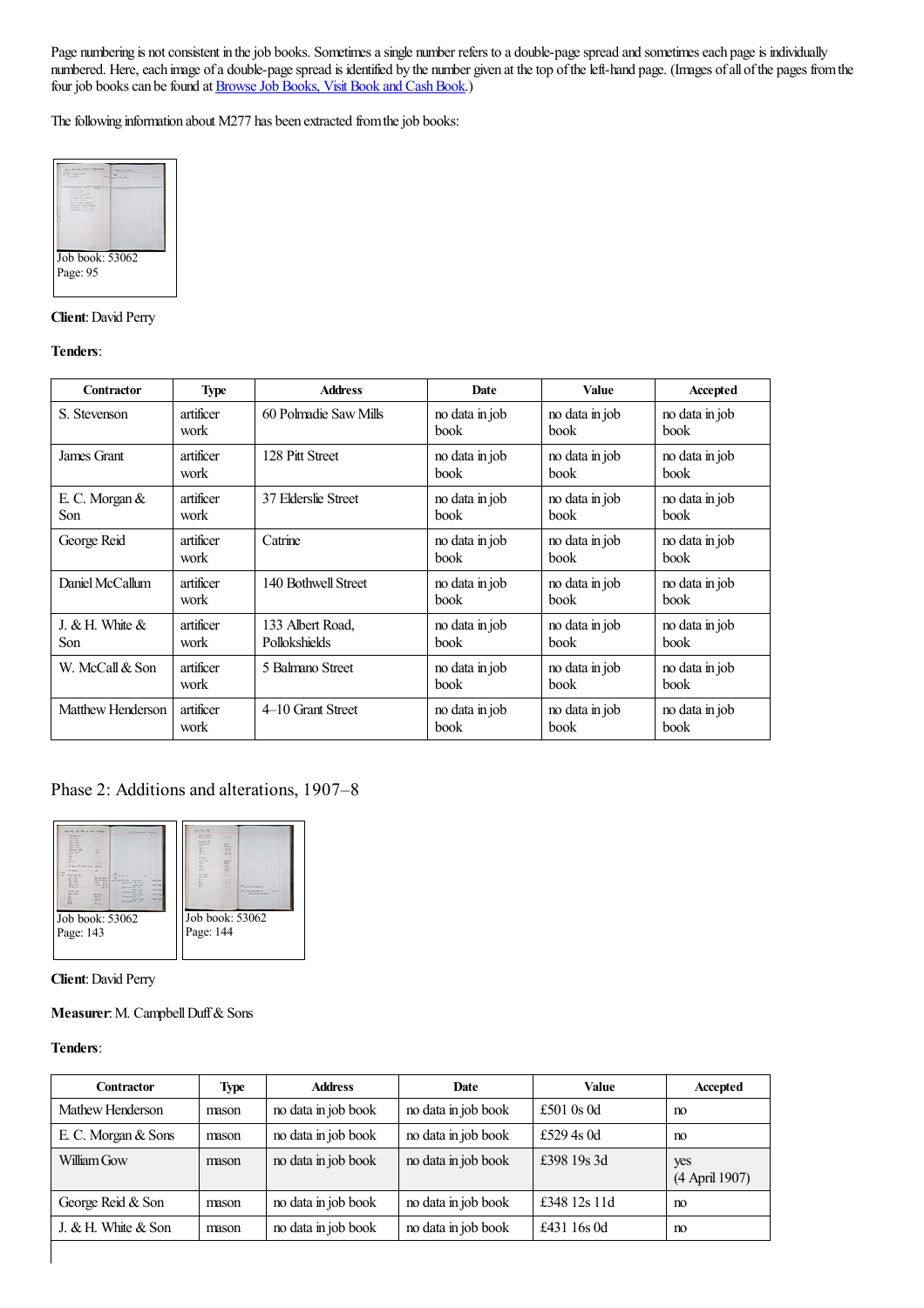| James Grant          | mason     | no data in job book | no data in job book | £407 13s 3d         | no                    |
|----------------------|-----------|---------------------|---------------------|---------------------|-----------------------|
| A. & J. Sinclair     | mason     | no data in job book | no data in job book | £422 9s 0d          | no                    |
| Mathew Henderson     | joiner    | no data in job book | no data in job book | £434 6s 5d          | no                    |
| E. C. Morgan & Sons  | joiner    | no data in job book | no data in job book | £449 0s 0d          | no                    |
| William Gow          | joiner    | no data in job book | no data in job book | £379 17s 10d        | yes<br>(4 April 1907) |
| George Reid & Son    | joiner    | no data in job book | no data in job book | £402 15s 11d        | no                    |
| J. & H. White & Son  | joiner    | no data in job book | no data in job book | £370 15s 4d         | no                    |
| James Grant          | joiner    | no data in job book | no data in job book | £413 15s 0d         | no                    |
| A. & J. Sinclair     | joiner    | no data in job book | no data in job book | £410 3s 6d          | no                    |
| Mathew Henderson     | slater    | no data in job book | no data in job book | £65 0s 6d           | no                    |
| E. C. Morgan & Sons  | slater    | no data in job book | no data in job book | £34 13s 2d          | no                    |
| William Gow          | slater    | no data in job book | no data in job book | £36 17s 0d          | yes<br>(4 April 1907) |
| George Reid & Son    | slater    | no data in job book | no data in job book | £28 12s 6d          | no                    |
| J. & H. White & Son  | slater    | no data in job book | no data in job book | £35 17s 9d          | no                    |
| James Grant          | slater    | no data in job book | no data in job book | £37 6s 0d           | no                    |
| A. & J. Sinclair     | slater    | no data in job book | no data in job book | £34 12s 6d          | no                    |
| Mathew Henderson     | plasterer | no data in job book | no data in job book | £73 13s 3d          | no                    |
| E. C. Morgan & Sons  | plasterer | no data in job book | no data in job book | £62 18s 0d          | no                    |
| William Gow          | plasterer | no data in job book | no data in job book | £64 13s 5d          | yes<br>(4 April 1907) |
| George Reid & Son    | plasterer | no data in job book | no data in job book | £72 0s 8d           | no                    |
| J. & H. White & Son  | plasterer | no data in job book | no data in job book | £73 17s 0d          | no                    |
| James Grant          | plasterer | no data in job book | no data in job book | £67 16s 3d          | no                    |
| A. & J. Sinclair     | plasterer | no data in job book | no data in job book | no data in job book | no                    |
| Mathew Henderson     | plumber   | no data in job book | no data in job book | £165 9s 4d          | no                    |
| E. C. Morgan & Sons  | plumber   | no data in job book | no data in job book | £163 10s 0d         | no                    |
| James Ingleton & Co. | plumber   | no data in job book | no data in job book | £1647s9d            | no                    |
| William Anderson     | plumber   | no data in job book | no data in job book | £183 0s 0d          | no                    |
| William Gow          | plumber   | no data in job book | no data in job book | £164 17s 9d         | yes<br>(4 April 1907) |
| George Reid & Son    | plumber   | no data in job book | no data in job book | £178 4s 3d          | no                    |
| Daniel McInnes       | plumber   | no data in job book | no data in job book | £170 2s 2d          | no                    |
| J. & H. White & Son  | plumber   | no data in job book | no data in job book | £160 18s 10d        | no                    |
| James Grant          | plumber   | no data in job book | no data in job book | £178 18s 0d         | no                    |
| A. & J. Sinclair     | plumber   | no data in job book | no data in job book | $\pounds166$ 10s 6d | no                    |

### **Payments (trades):**

<span id="page-2-3"></span><span id="page-2-2"></span><span id="page-2-1"></span><span id="page-2-0"></span>

| <b>Name</b> | <b>Type</b> | Payment out sum                                                     |
|-------------|-------------|---------------------------------------------------------------------|
| William Gow | all work    | <b>First installment: 29 August 1907</b><br>£550 0s 0d              |
| William Gow | mason       | <b>Final installment:</b> 7 July 1908<br>£347 13s $6\frac{1}{2}d$ 1 |
| William Gow | joiner      | <b>Final installment:</b> 7 July 1908<br>£372 7s $4\frac{1}{2}d$ 2  |
| William Gow | slater      | <b>Final installment:</b> 7 July 1908<br>£32 16s $4\frac{1}{2}d$ 3  |
| William Gow | plasterer   | Final installment: 7 July 1908<br>£34 14s $2\frac{1}{2}$ d 4        |